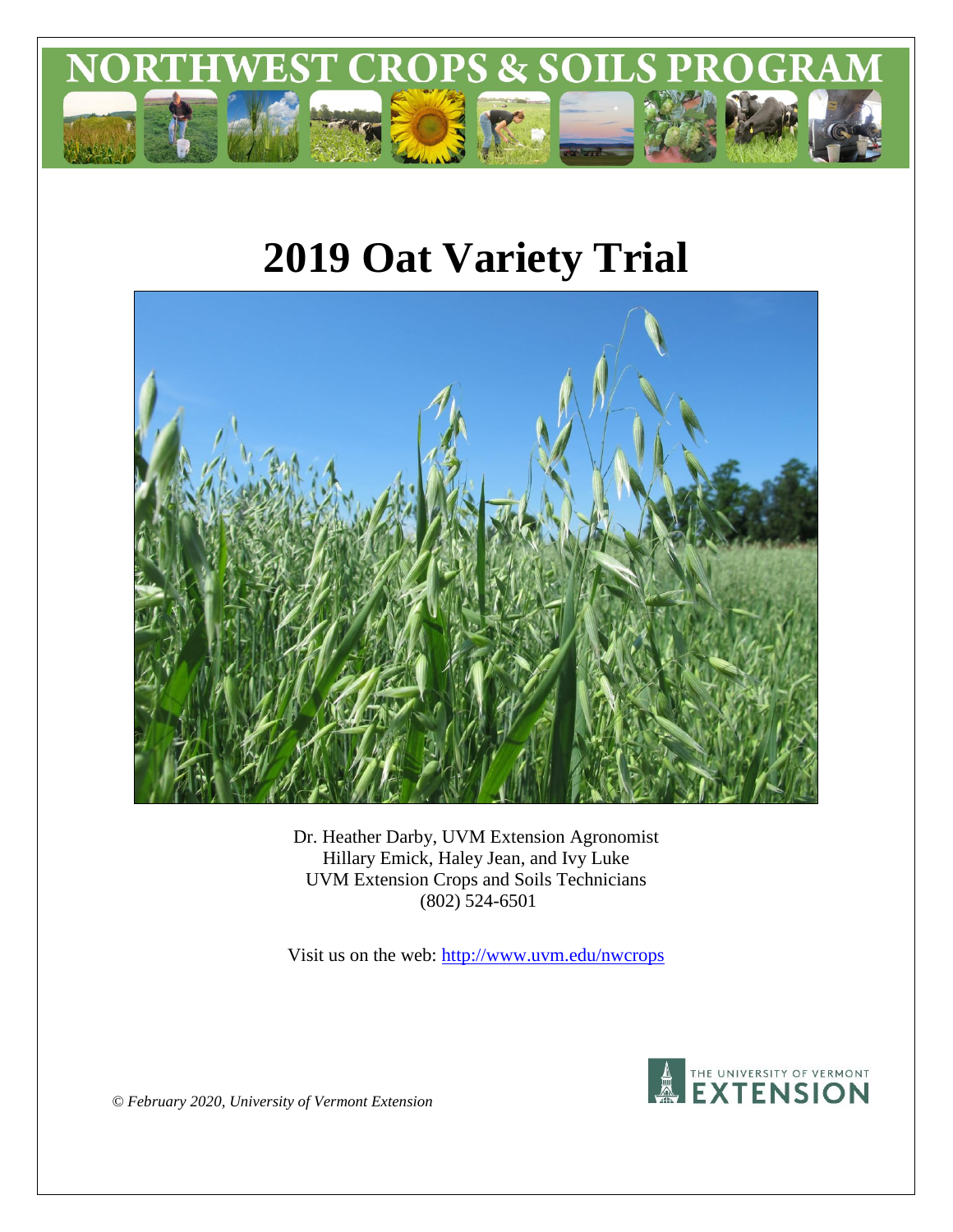#### **2019 OAT VARIETY TRIAL** Dr. Heather Darby, University of Vermont Extension heather.darby[at]uvm.edu

Oats (*Avena sativa* L.) have a long history of production in the Northeast. Although most oats are planted for a cover crop or forage, grain oats are a potential revenue source for farmers. According to the 2017 census, about 80 acres of land in Vermont is cultivated for oat grain production, with an average yield of 1956 lbs ac<sup>-1</sup>. With the exception of hull-less varieties, oats need to be de-hulled before they can be used for human consumption and even further processing is required to make oatmeal, steel cut oats, or oat flour. Since 2009, the University of Vermont Extension Northwest Crops and Soils Program has conducted oat variety trials to provide yield comparisons in Vermont's climate. Varietal selection is one of the most important aspects of crop production and significantly influences yield potential. It is important to remember, however, that the data presented are from replicated research trials from only one location in Vermont and represent only one season. The goal of this project was to evaluate yields and protein of twenty-three oat varieties.

## **MATERIALS AND METHODS**

In 2019, an oat variety performance trial was conducted at Borderview Research Farm in Alburgh, VT. Twenty-three oat varieties were evaluated for yield and quality (Table 1).

| <b>Variety</b>           | <b>Seed source</b>             |  |
|--------------------------|--------------------------------|--|
| <b>AAC Richmond</b>      | Semican                        |  |
| <b>AC Gehl</b>           | Semican                        |  |
| Antigo                   | Albert Lee seed                |  |
| <b>Betagene</b>          | Albert Lee seed                |  |
| Canmore                  | Semican                        |  |
| <b>CDC</b> Orrin         | Semican                        |  |
| Corral                   | Seedway                        |  |
| Deon                     | Albert Lee seed                |  |
| Hayden                   | Seedway                        |  |
| Jerry                    | Welter seed & honey co.        |  |
| Jim                      | Welter seed & honey co.        |  |
| Kame                     | Lakeview organics              |  |
| Keuka                    | Lakeview organics              |  |
| Leonard                  | Lakeview organics              |  |
| Marin                    | Atlantic Maritime Heirloom Oat |  |
| <b>MS-19OT1</b>          | <b>Meridian Seeds</b>          |  |
| <b>Pringles Progress</b> | VT heirloom oat                |  |
| Reins                    | Albert Lee seed                |  |
| Richmond                 | Seedway                        |  |

#### **Table 1. Oat varieties planted in Alburgh, VT, 2019.**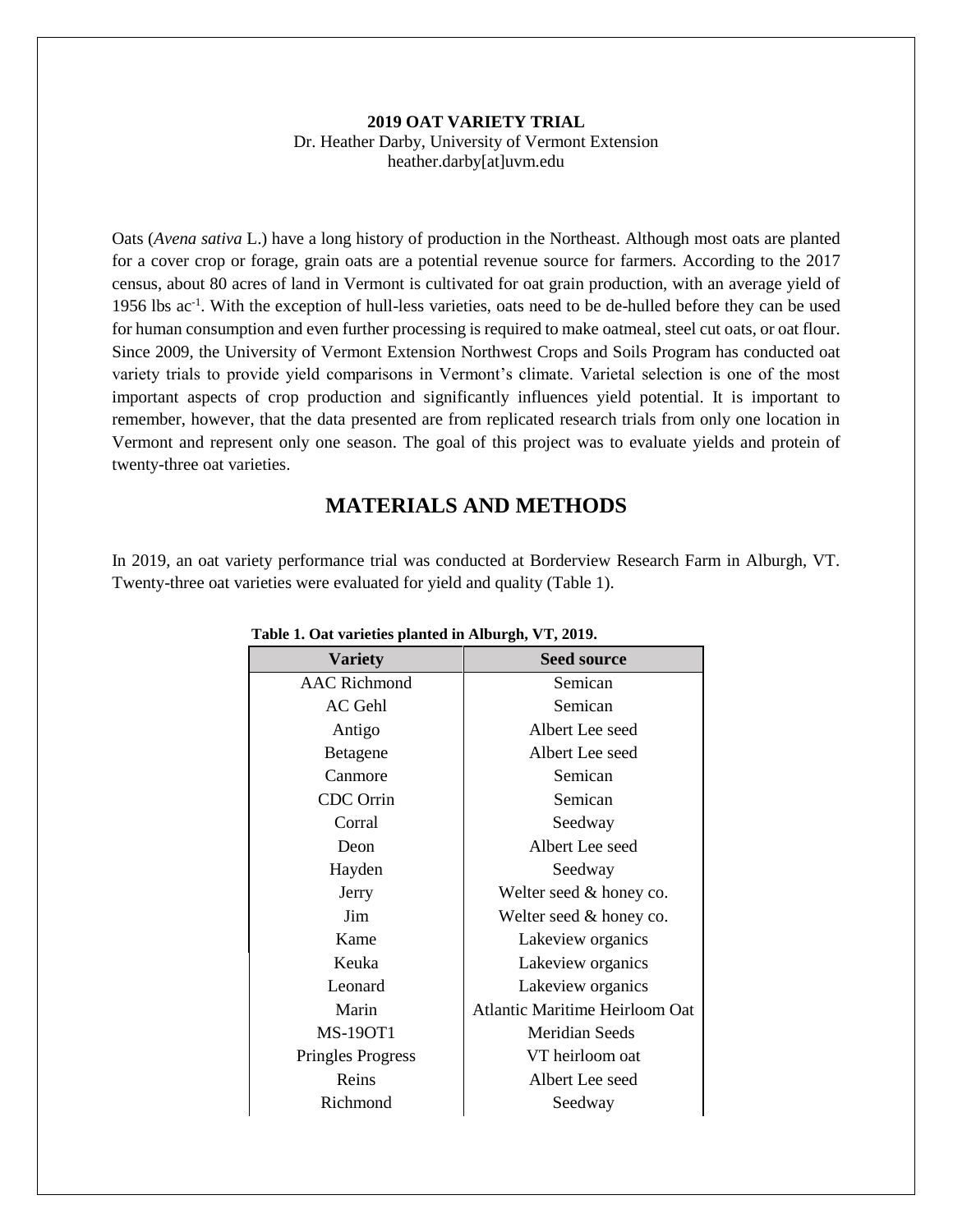| Shelby 427         | Albert Lee seed |  |  |
|--------------------|-----------------|--|--|
| Streaker (hulless) | Albert Lee seed |  |  |
| Sumo               | Albert Lee seed |  |  |
| VNS (lot# 18-6034) | Seedway         |  |  |

The trial was planted at Borderview Research Farm in Alburgh, VT on a Benson rocky silt loam (Table 2). The experimental design was a randomized complete block with three replications. The previous crops were cool season annuals and soybeans. The research plots were  $5' \times 20'$  and the seedbed was prepared by conventional tillage methods including spring plow, disc and spike tooth harrow. The oats were planted on 30-Apr with 6" row spacing at a rate of 125 lbs ac<sup>-1</sup>. Pre-harvest plant measurements of heights and lodging were taken to better understand how factors affect yield. Plots were harvested on 5-Aug with an Almaco SPC50 plot combine**.**

| <b>Location</b>    | <b>Borderview Research Farm,</b><br><b>Alburgh VT</b> |
|--------------------|-------------------------------------------------------|
| Soil type          | Benson rocky silt loam                                |
| Previous crop      | Cool season annuals and<br>soybeans                   |
| Tillage operations | Spring plow, disc, and spike<br>tooth harrow          |
| Row spacing (in)   | 6                                                     |
| Plot size (ft)     | $5 \times 20$                                         |
| Seeding rate       | 125 lbs $ac^{-1}$                                     |
| Replicates         | 3                                                     |
| Planting date      | $30-Apr$                                              |
| Harvest date       | $5-Aug$                                               |

 **Table 2. Agronomic practices for the 2019 oat variety trial, Borderview Research Farm, Alburgh, VT.**

An approximate one pound grain sample per plot was collected for quality analysis. Quality measurements included standard testing parameters used by commercial mills. After combining, harvest moisture was determined for each plot using a Dickey-john M20P. Test weight was measured using a Berckes Test Weight Scale, which weighs a known volume of grain. Plot samples were ground into flour with hulls on, using the Perten LM3100 Laboratory Mill, and at this time, flour was evaluated for its crude protein content (CP), falling number, and mycotoxin levels. Grains were analyzed for CP using the Perten Inframatic 8600 Flour Analyzer. CP is reported at 12% flour moisture. The determination of falling number (AACC Method 56-81B, AACC Intl., 2000) was measured on the Perten FN 1500 Falling Number Machine. The falling number is related to the level of sprout damage that has occurred in the grain. It is measured by the time it takes, in seconds, for a stirrer to fall through a slurry of flour and water to the bottom of the tube. Deoxynivalenol (DON) analysis was analyzed using Veratox DON 5/5 Quantitative test from the NEOGEN Corp. This test has a detection range of 0.5-5 ppm. Samples with DON values greater than 1 ppm are considered unsuitable for human consumption.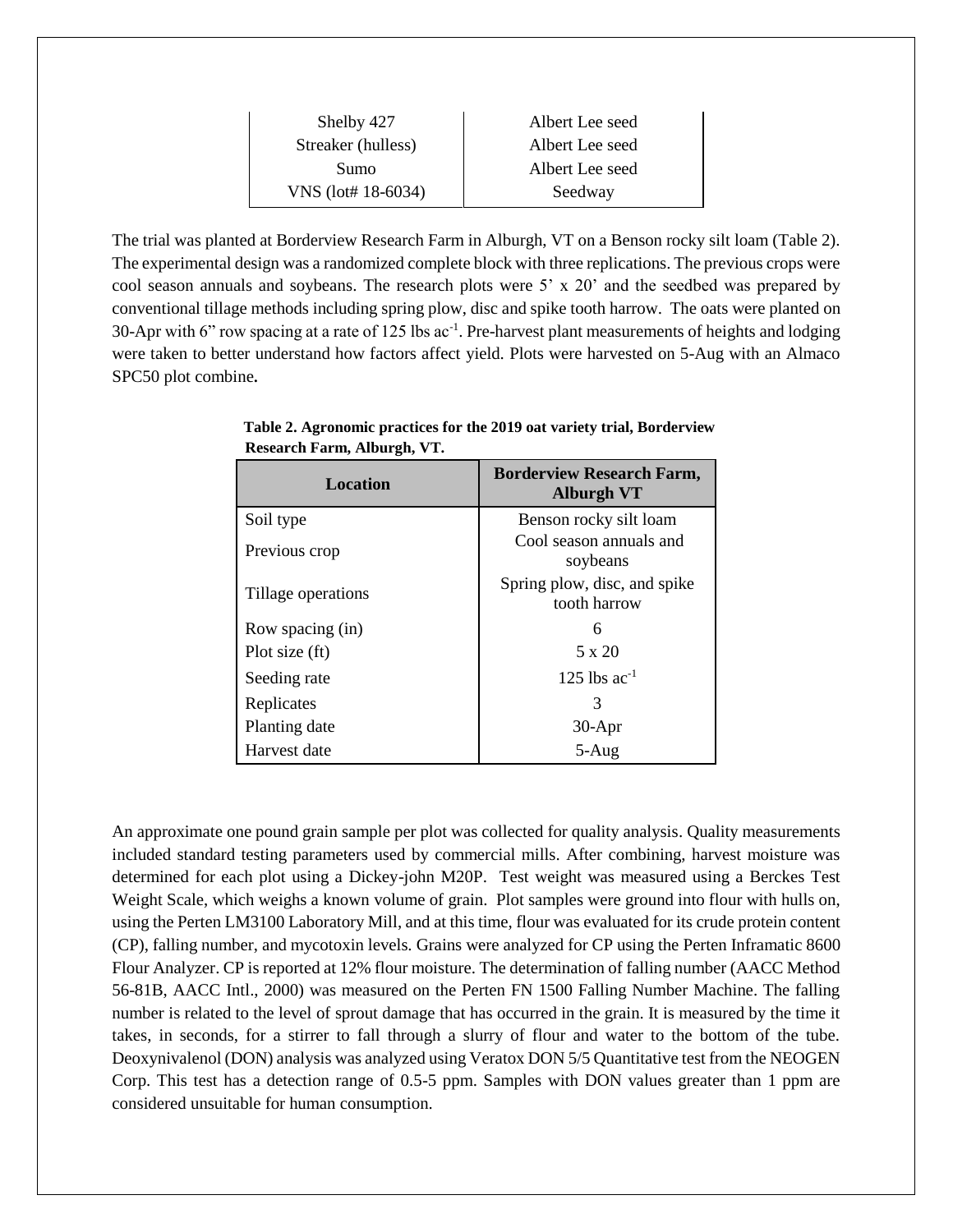All data were analyzed using a mixed model analysis where replicates were considered random effects. The Least Significant Difference (LSD) procedure was used to separate cultivar means when the F-test was significant ( $P < 0.10$ ).

Variations in yield and quality can occur because of variations in genetics, soil, weather, and other growing conditions. Statistical analysis makes it possible to determine whether a difference among varieties is real or whether it might have occurred due to other variations in the field. At the bottom of each table a LSD value is presented for each variable (e.g. yield). LSD at the 10% level of probability are shown. Where the difference between two varieties within a column is equal to or greater than the LSD value at the bottom of the column, you can be sure in 9 out of 10 chances that there is a real difference between the two varieties. In the example, variety A is significantly different from variety C, but not from variety B. The difference between A and B is equal to 725, which is less than the LSD value of 889. This means that these varieties did not differ in yield. The difference between A and C is equal to 1454, which is greater than the LSD value of 889. This means that the yields of these varieties were significantly different from one another. The asterisk indicates that variety B was not significantly lower than the top yielding variety shown in bold.

| <b>Variety</b> | Yield |  |  |
|----------------|-------|--|--|
| A              | 3161  |  |  |
| B              | 3886* |  |  |
| C              | 4615* |  |  |
| LSD            | 889   |  |  |

### **RESULTS**

Weather data was recorded with a Davis Instrument Vantage Pro2 weather station, equipped with a WeatherLink data logger at Borderview Research Farm in Alburgh, VT (Table 3). During the time of this trial, temperatures were below average for every month except July. The season started out with above average precipitation in April and May, but dropped below average from June through August. There were 4387 growing degree days (GDDs) across the whole season, 104 growing degree days less than the historical average.

| Alburgh, VT                       | April   | May     | June    | July    | August  |
|-----------------------------------|---------|---------|---------|---------|---------|
| Average temperature $(^{\circ}F)$ | 42.7    | 53.3    | 64.3    | 73.5    | 68.3    |
| Departure from normal             | $-2.11$ | $-3.11$ | $-1.46$ | 2.87    | $-0.51$ |
|                                   |         |         |         |         |         |
| Precipitation (inches)            | 3.65    | 4.90    | 3.06    | 2.34    | 3.50    |
| Departure from normal             | 0.83    | 1.45    | $-0.63$ | $-1.81$ | $-0.41$ |
|                                   |         |         |         |         |         |
| Growing Degree Days (base 32°F)   | 346     | 660     | 970     | 1286    | 1125    |
| Departure from normal             | $-38$   | $-96$   | -44     | 88      | $-14$   |

 **Table 3. Temperature and precipitation summary for Alburgh, VT, 2019.**

Historical averages are for 30 years of data provided by the NOAA (1981-2010) for Burlington, VT.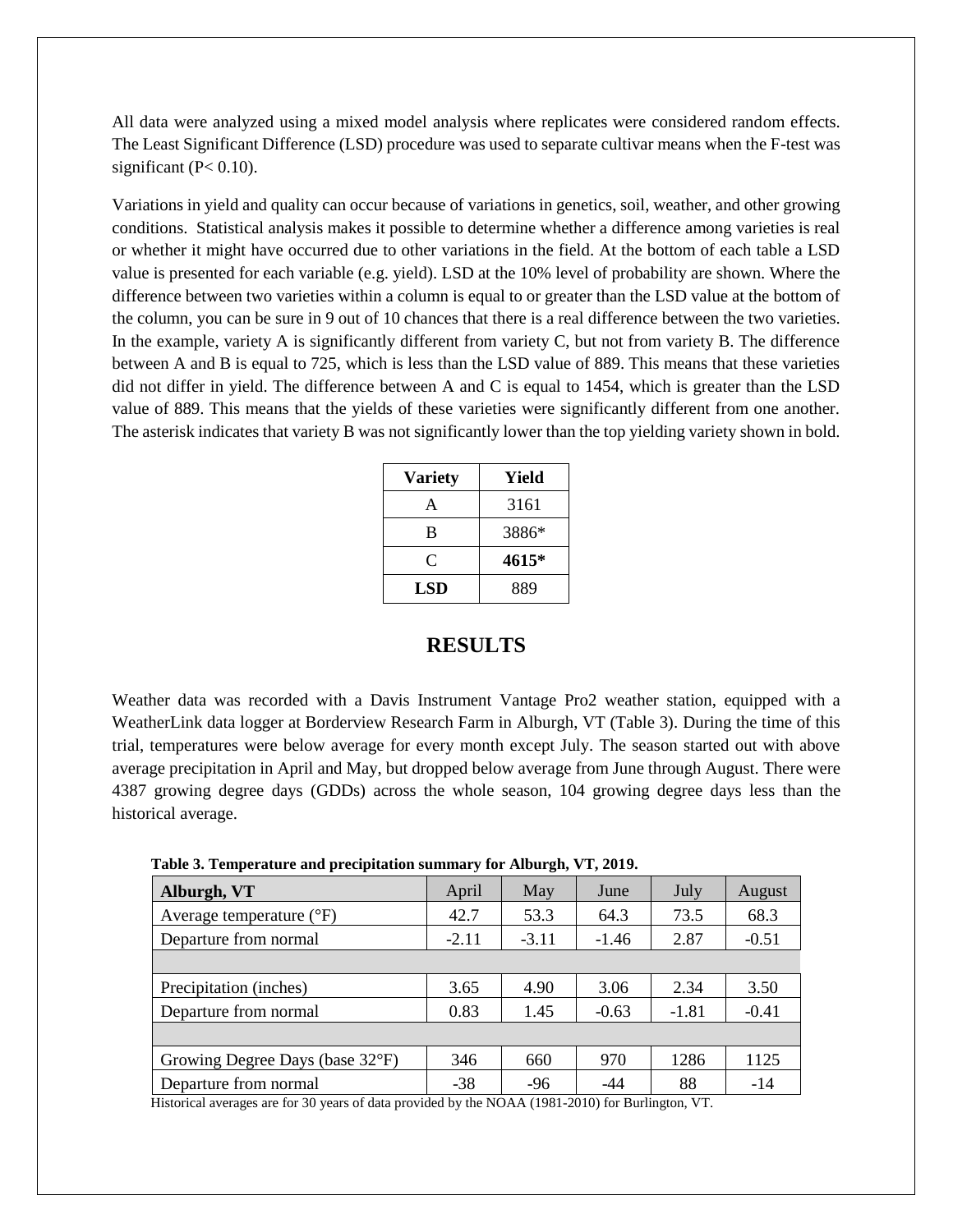Height and lodging were recorded for each oat variety before harvest (Table 4). Oat varieties were significantly different in terms of height and lodging. The variety '*AC Gehl*' was the tallest variety (130 cm) and *'Marin'* and *'VNS (lot# 18-6034)'* were statistically similar with heights of 126 cm and 122 cm respectively. *'Corral'* was the shortest variety with a height of 85 cm. Overall lodging for the trial was low, with 10 varieties experiencing no lodging at harvest. The variety '*AAC Richmond'* had the most lodging, 48.3%, which was statistically higher than all other varieties. The three tallest varieties also had little to no lodging; *'AC Gehl'* 1.7%, *'Marin'* 0%, and *'VNS (lot# 18-6034)'* 0%.

| <b>Variety</b>           | Height | Lodging       |  |  |
|--------------------------|--------|---------------|--|--|
|                          | cm     | $\frac{0}{0}$ |  |  |
| <b>AAC Richmond</b>      | 114    | 48.3          |  |  |
| AC Gehl                  | 130    | 1.7           |  |  |
| Antigo                   | 99     | 18.3          |  |  |
| Betagene                 | 115    | 0.0           |  |  |
| Canmore                  | 117    | 10.3          |  |  |
| CDC Orrin                | 110    | 19.0          |  |  |
| Corral                   | 85     | 0.0           |  |  |
| Deon                     | 113    | 0.0           |  |  |
| Hayden                   | 112    | 7.7           |  |  |
| Jerry                    | 117    | 2.7           |  |  |
| Jim                      | 95     | 0.7           |  |  |
| Kame                     | 97     | 1.7           |  |  |
| Keuka                    | 115    | 6.0           |  |  |
| Leonard                  | 97     | 0.0           |  |  |
| Marin                    | 126*   | 0.0           |  |  |
| <b>MS-19OT1</b>          | 104    | 0.0           |  |  |
| <b>Pringles Progress</b> | 119    | 3.3           |  |  |
| Reins                    | 100    | 0.0           |  |  |
| Richmond                 | 118    | 0.0           |  |  |
| Shelby 427               | 105    | 10.0          |  |  |
| Streaker (hulless)       | 106    | 6.7           |  |  |
| Sumo                     | 103    | 0.0           |  |  |
| VNS (lot# 18-6034)       | $122*$ | 0.0           |  |  |
| LSD(0.10)                | 9.8    | 14.2          |  |  |
| Trial mean               | 110    | 5.9           |  |  |

**Table 4. Height and lodging by oat variety at harvest, Alburgh, VT, 2019.**

Top performer treatment is shown in **bold**.

There were significant differences in harvest and quality measures between varieties (Table 5). The variety '*Hayden*' was the highest yielding (4958 lbs ac<sup>-1</sup>) and '*Streaker*' had the lowest yield, 2225 lbs ac<sup>-1</sup> (Table 5, Figure 1). The top yielding variety was statistically similar to 17 other varieties. The ideal storage moisture of oats is 14%, which eight of the varieties reached in 2019. Varieties above 14% harvest moisture had to be dried down before storing. '*Kame*' had the lowest harvest moisture at 12.6% and the highest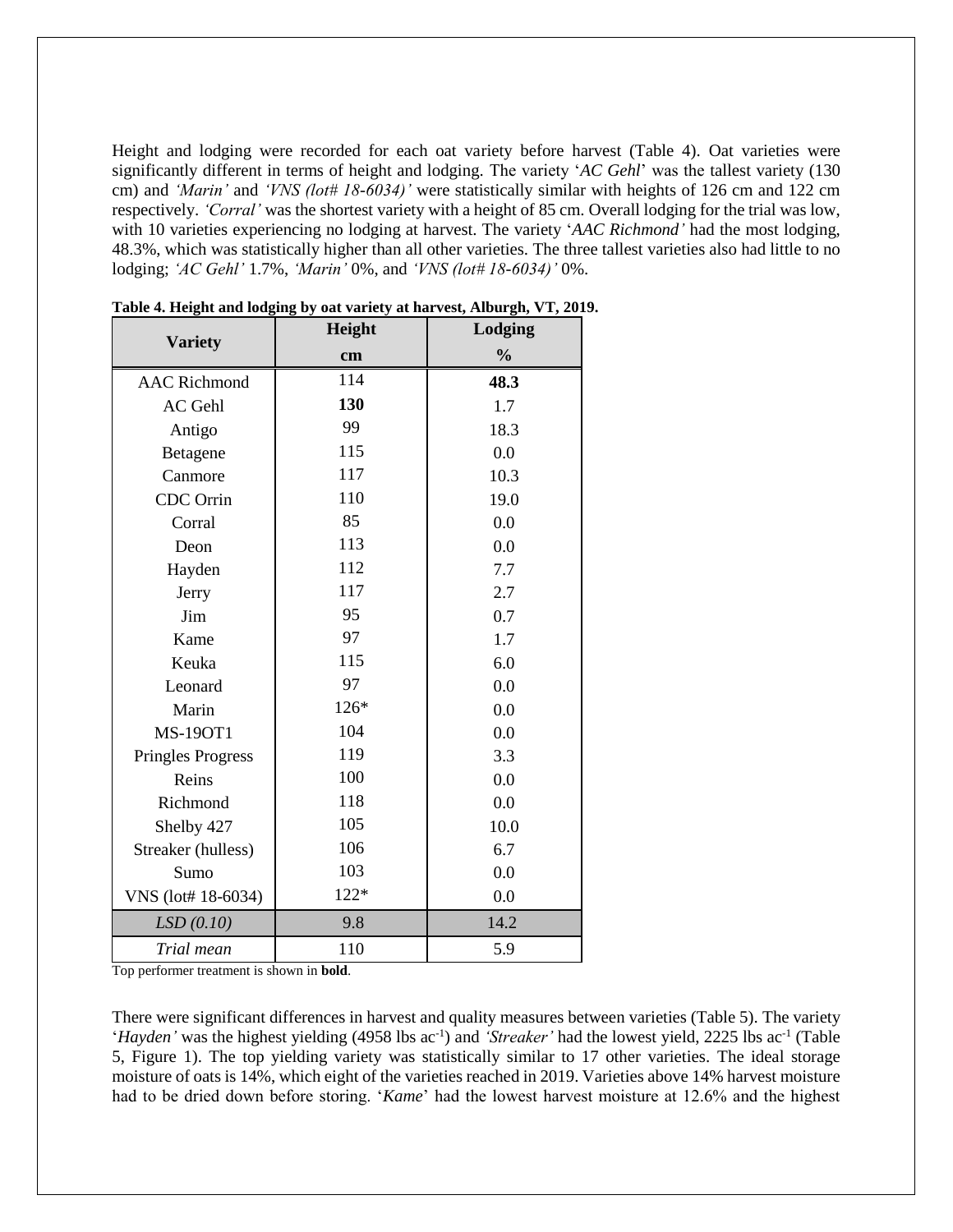harvest moisture was '*AAC Richmond'* (31.0%) which was significantly higher than all other varieties. '*Streaker*' had the highest test weight of 42.0 lbs bu<sup>-1</sup>. The average test weight for the trial was 35.0 lbs bu<sup>-</sup> <sup>1</sup> and all but three varieties (*CDC Orrin, AAC Richmond, and Canmore*) met or exceeded industry standards of 32 lbs  $bu^{-1}$  for oats.

| <b>Variety</b>           | <b>Yield @ 13.5%</b><br>moisture | <b>Harvest</b><br>moisture | <b>Test</b><br>weight          | <b>Falling</b><br>number | Crude protein @<br>12% moisture |
|--------------------------|----------------------------------|----------------------------|--------------------------------|--------------------------|---------------------------------|
|                          | $\text{lbs}$ ac <sup>-1</sup>    | $\frac{0}{0}$              | $\mathbf{lbs}\mathbf{bu}^{-1}$ | <b>Sec</b>               | $\frac{0}{0}$                   |
| <b>AAC Richmond</b>      | 4051*                            | 31.0                       | 31.7                           | 66.0                     | 15.2                            |
| <b>AC</b> Gehl           | 3602                             | 14.5                       | 34.0                           | 67.7                     | 12.4                            |
| Antigo                   | 3511                             | 12.9                       | 36.3                           | 77.0                     | 11.9                            |
| Betagene                 | 3891*                            | 15.8                       | 34.4                           | 64.0                     | 12.1                            |
| Canmore                  | 4832*                            | 19.1                       | 32.0                           | 66.7                     | 13.8*                           |
| CDC Orrin                | 4358*                            | 18.2                       | 30.7                           | 62.0                     | $13.7*$                         |
| Corral                   | 4517*                            | 13.2                       | 36.8                           | 115                      | 12.2                            |
| Deon                     | 4649*                            | 23.2                       | 34.6                           | 70.7                     | $14.4*$                         |
| Hayden                   | 4958                             | 12.7                       | 38.2                           | 125                      | 11.7                            |
| Jerry                    | 4699*                            | 15.0                       | 36.7                           | 69.0                     | 12.7                            |
| Jim                      | 3873*                            | 16.2                       | 35.9                           | 160                      | 12.9                            |
| Kame                     | 4014*                            | 12.6                       | 33.9                           | 76.0                     | 12.1                            |
| Keuka                    | 3871*                            | 24.1                       | 32.7                           | 73.3                     | 14.8*                           |
| Leonard                  | 3607                             | 13.6                       | 32.5                           | 74.7                     | 12.4                            |
| Marin                    | 4759*                            | 15.8                       | 34.0                           | 71.3                     | 12.8                            |
| <b>MS-19OT1</b>          | 4596*                            | 13.8                       | 35.4                           | 67.3                     | 11.9                            |
| <b>Pringles Progress</b> | 3950*                            | 17.6                       | 34.5                           | 90.7                     | 12.8                            |
| Reins                    | 4519*                            | 15.2                       | 35.3                           | 79.3                     | 13.2                            |
| Richmond                 | 3756                             | 18.7                       | 34.3                           | 62.3                     | 13.7                            |
| Shelby 427               | 4061*                            | 15.5                       | 37.8                           | 161                      | 12.4                            |
| Streaker (hulless)       | 2225                             | 13.7                       | 42.0                           | 265                      | 13.0                            |
| Sumo                     | 3628                             | 13.2                       | 38.2                           | 130                      | 12.8                            |
| VNS (lot# 18-6034)       | 4355*                            | 16.1                       | 33.6                           | 64.7                     | 13.0                            |
| LSD(0.10)                | 1141                             | 4.93                       | 1.8                            | 61.5                     | 1.54                            |
| Trial mean               | 4099                             | 16.6                       | 35.0                           | 93.9                     | 12.9                            |

**Table 5. Harvest and quality measures, Alburgh, VT, 2019.**

\*Treatments with an asterisk are not significantly different than the top performer in **bold**.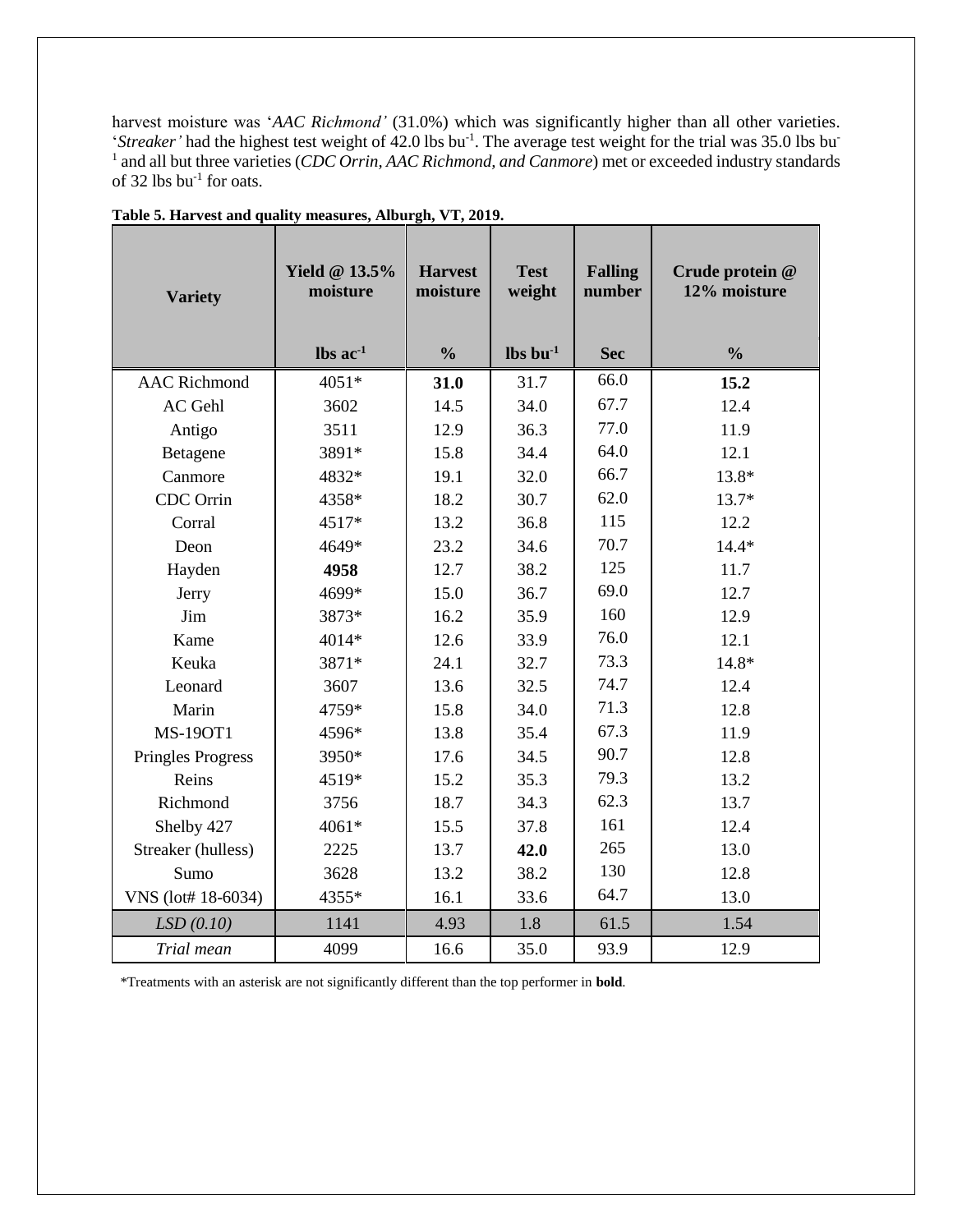Falling number ranged from 62 seconds (*CDC Orrin* and *Richmond*) to 265 seconds (*Streaker*). *'Streaker'*  had a falling number that was statistically higher than the other varieties. This was likely due to the fact that *Streaker* was a hulless variety. The variety '*AAC Richmond'* had the highest crude protein level when adjusted to 12% moisture at 15.2% protein (Table 5, Figure 1). The variety with the lowest crude protein was *'Hayden'* at 11.7%. DON concentrations for all varieties were below the FDA 1 ppm recommendation.



**Figure 1. Yield and crude protein of 23 oat varieties evaluated in Alburgh, VT, 2019**

## **DISCUSSION**

It is important to remember that the results only represent one year of data. In the 2019 oat variety trial, the mean yield was 4099 lbs ac<sup>-1</sup>, this is higher than the average yield in previous years. The difference in yield could be due to the below average precipitation that was observed in the latter half of the growing season. Overall, 2019 was a low DON year, with levels safe for human consumption in all grain trials at Borderview Research Farm. In past trials, oat varieties tested below the allowable level of DON, 1ppm, even in years when conditions were ideal for fungal growth and high DON levels were recorded in other grain trials from the same season. This might indicate that oats could be a good option if DON becomes more of an issue with highly variable climate. As you make variety choices on your farm, it is important that you evaluate data from test sites that are as similar to your region as possible.